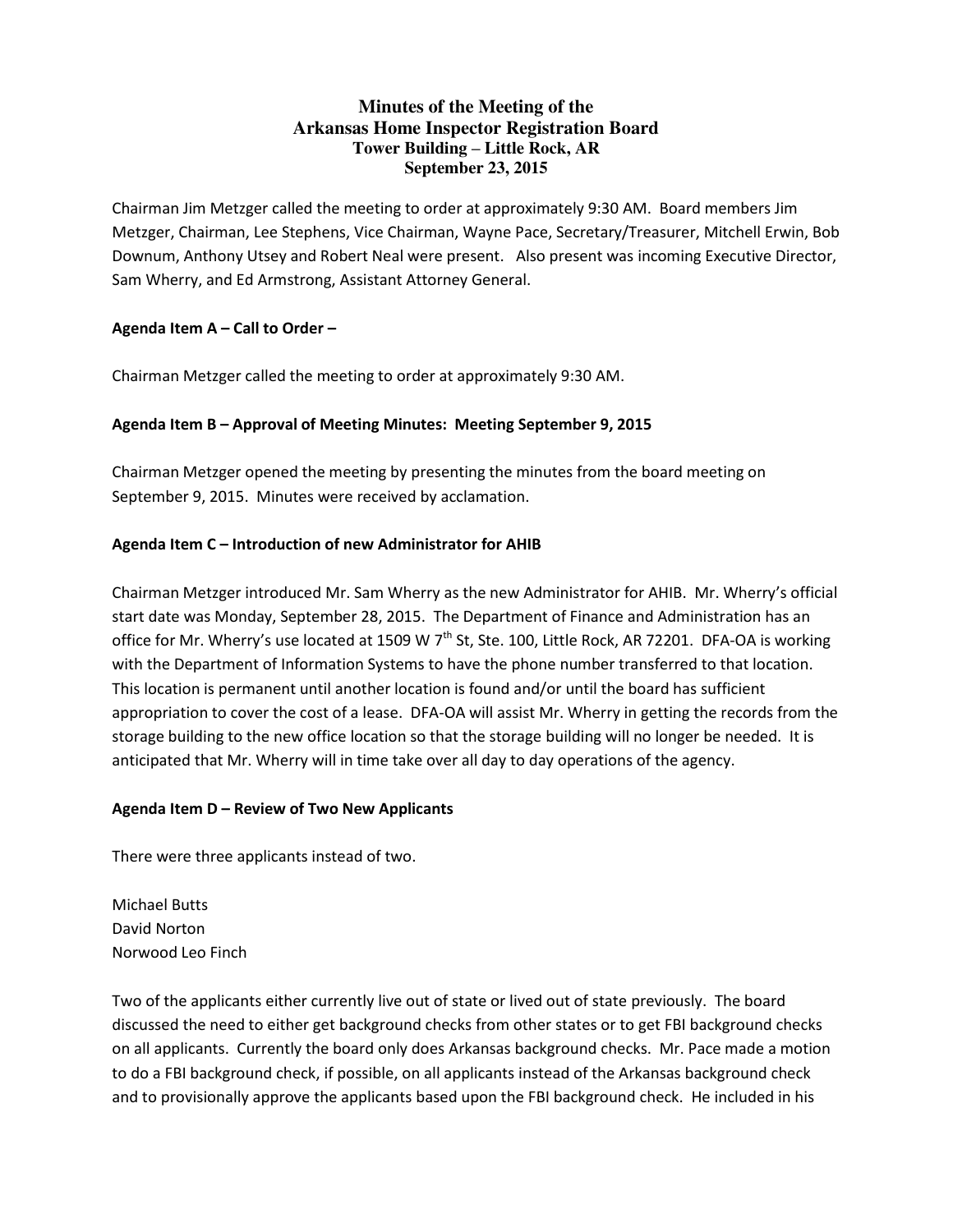motion that Norwood Leo Finch needed a correction on his insurance form because of his name being different on the insurance form from his application. Seconded by Mr. Utsey. Motion passed.

Mr. Armstrong stated that the board could being doing FBI background checks on all new applicants but that they could not go back to people who were already licensed. Although they could make the FBI background checks a requirement for renewals.

The board agreed to give the three applicants 30 days to get fingerprints submitted to the board office.

# **Agenda Item E – Status of Complaints**

## **1. William McCormick hearing has been postponed**

Original letter to Mr. McCormick did not include all necessary information so the hearing was postponed until Mr. Pace could work with Ms. Nga Mahfouz, Assistant Attorney General, to get a corrected letter issued.

### **2. Others**

The board discussed the fact that there are additional complaint files that will need to be reviewed and asked that Mr. Wherry provide a summary of all complaint files and the current status on each at the next board meeting. Mr. Pace will begin working with Mr. Wherry to teach Mr. Wherry the correct procedure that should be followed for the complaints that are currently on hand and any future complaints received.

## **Agenda Item F – Old Business**

## **1. Website Transfer (Robert)**

Mr. Neal updated the board on the current website. The website is currently being hosted on Mr. Neal's server but it will need to be moved. Mrs. Hazeslip has spoken with INA which is a possibility. INA will be in contact once they determine what is or is not possible.

## **2. AAREI or other course approvals (Anthony)**

Mr. Utsey received three courses for approval from Internachi:

- 1) Home Inspectors Legal Forum
- 2) How to Cheat at Marketing
- 3) Thermal Imagining Inspections